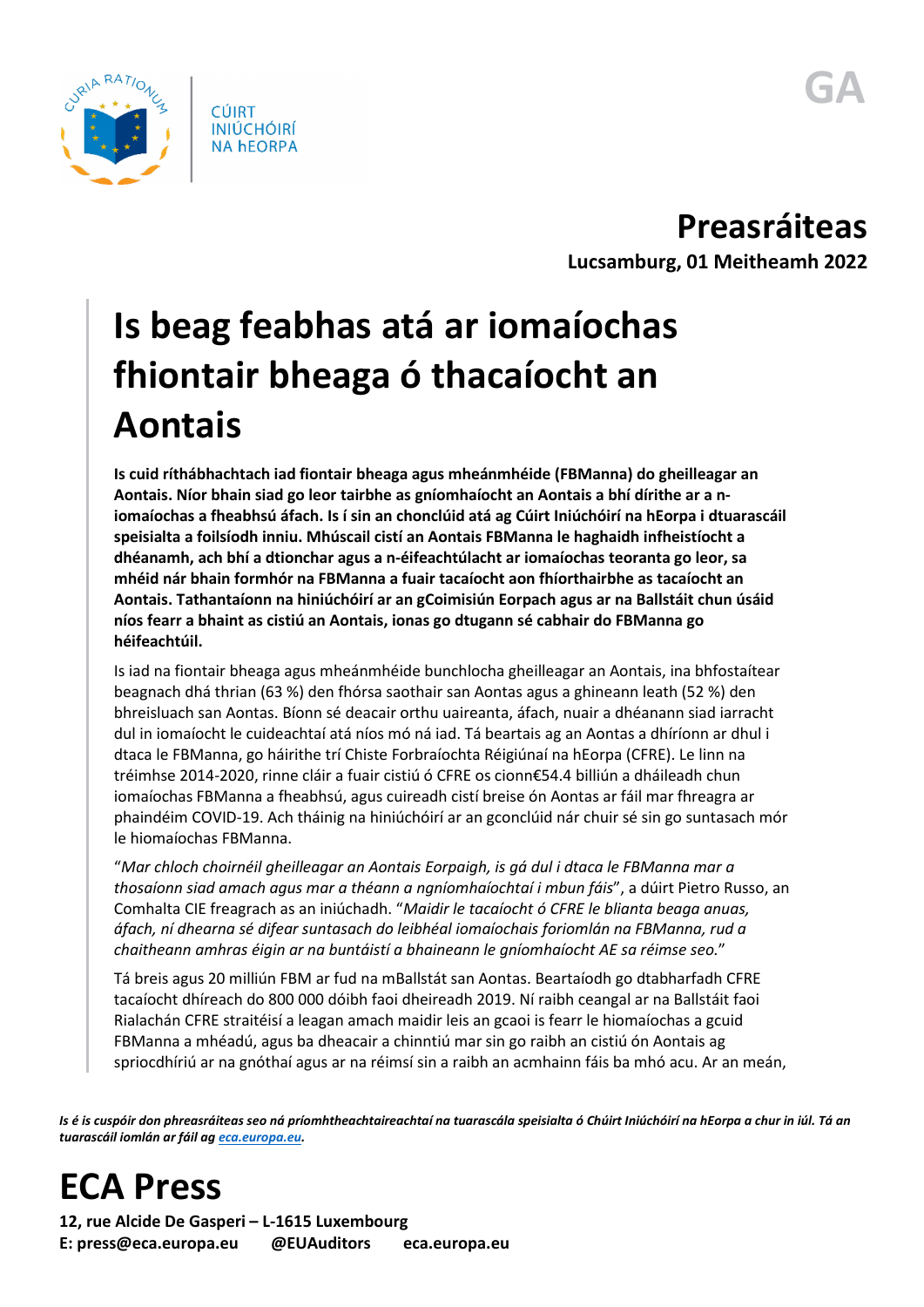sholáthair cláir CFRE thart ar €42 000 do gach FBM tairbhíoch. Cruthaíonn an fíor sin cur i gcéill áfach, toisc go raibh difríochtaí suntasacha ann idir na Ballstáit, agus bhí an dearbh-mhéid de chistiú a fuair gach FBM tairbhíoch ag dul idir thart ar €392 000 in aghaidh an tionscadail san Ostair go dtí faoi €1 000 in Éirinn. Is é an rabhadh atá ag na hiniúchóirí ná go bhfhéadfaí go mbainfeadh deacrachtaí le méid mór FBManna a chistiú, óir tá baol ann nach mbeadh na tionscadail ar mhionscála in ann mais chriticiúil a bhaint amach a bhfuil gá léi chun fíordhifríocht a dhéanamh d'iomaíochas FBManna.

Go praiticiúil, cuireadh an tromlach de chistiú CFRE ar leataobh do thacaíocht trí thionscadail neamhspleácha a bhí spriocdhírithe ar FBManna aonair. Léiríonn an t-iniúchadh nár ghin na tionscadail sin ach éifeachtaí iarmhartacha teoranta, áfach, rud a laghdaigh tionchar domhanda na tacaíochta ón Aontas. I roinnt cásanna, bhí tionchar diúltach fiú ag an gcistiú ó CFRE ar ionchais eacnamaíocha FBManna a bhí in iomaíocht sna margaí céanna nach bhfuair tacaíocht. Thug na hiniúchóirí faoi deara freisin gur minic a thug na tionscadail aghaidh ar thoisc iomaíochais sonrach gan bhearta a ghlacadh chun éifeachtúlacht an tionscadail a chinntiú, ná chun freagairt ar riachtanais gnóthaí le tuiscint níos leithne, cur i gcás an gá lucht oibre oilte a fháil, déileáil le bacainní rialála agus ualaí riaracháin a bhainistiú. Mar thoradh air sin, fuair roinnt FBManna acmhainní suntasacha gan a n-iomaíochas ginearálta a fheabhsú, a chinn na hiniúchóirí.

Laghdaigh eilimintí eile éifeachtúlacht na tacaíochta AE, a deir na hiniúchóirí. Áiríodh nósanna roghnúcháin leis sin, a bhí ró-neamhuaillmhianach go ginearálta, agus ní cuireadh le chéile iad chun maoiniú a dhámhachtain ar na tograí tionscadail ba iomaíche. Tugadh maoiniú d'fhormhór na dtograí a bhain an scór íosta amach, gan aon tagarmharcáil nó iomaíochas a bheith ann idir iarratais. Rinneadh neamhaird do ghnéithe amhail méaduithe inbhuanaithe san iomaíocht nó forbairt margaidh, agus ní raibh ach miontionchar ag an nuálaíocht nó taighde agus forbairt ar chinntí. Dá bharr sin, níor dáileadh cistí AE go príomha do FBManna is mó a bhfuil gealladh fúthu.

Faoi dheireadh, tá ceist ag na hiniúchóirí faoi bhreisluach na gcistí sin. Tugann siad faoi deara go mbeadh infheistíocht chomhchosúil déanta ag formhór na FBManna pé scéal é, le cistiú poiblí nó dá uireasa, lena ndeimhnítear an baol go mbeadh marbhualach sa chineál seo tacaíochta ón Aontas, saincheist ar tharraing an Chúirt aird uirthi go minic.

## **Faisnéis chúlra**

San Aontas Eorpach, is éard atá i gceist le FBManna ná gnólachtaí a bhfuil níos lú ná 250 duine fostaithe iontu agus a bhfuil láimhdeachas bliantúil acu nach mó ná € 50 milliún nó clár comhardaithe bliantúil nach mó ná € 43 milliún. Tá Cistí Struchtúracha agus Infheistíochta na hEorpa (CSIE), agus go háirithe Ciste Forbraíochta Réigiúnaí na hEorpa (CFRE), i measc na gclár AE is mó a thugann tacaíocht airgeadais do FBManna. Le linn na tréimhse 2014-2020, rinne cláir a fuair cistiú ó CFRE €54.4 billiún a dháileadh chuig bearta a bhain le FBManna trí thosaíochtaí sonracha ar a dtugtar cuspóirí téamacha. D'fhéadfadh formhór na gcuspóirí téamacha faoi CFRE rannchuidiú go díreach nó go hindíreach le hiomaíochas a mhéadú do FBManna. Is í cuspóir téamach 3, 'Iomaíochas FBManna a fheabhsú', an dara cuspóir téamach is mó ó thaobh méid na gcistí CFRE a dháiltear, lena gcuimsítear €40.3 billiún as an iomlán €201.5 billiún de chistiú CFRE a dháiltear faoi bhuiséad an Aontais amhail Meitheamh 2021. Ar an iomlán, tagann trí cheathrúna de chistiú CFRE do FBManna (75 %) i bhfoirm thacaíocht dhíreach.

Tá Tuarascáil speisialta 08/2022: "*Tacaíocht CFRE d'iomaíochas FBManna: laghdaíonn laigí ina dearadh éifeachtacht an chistithe*", ar fáil ar shuíomh gréasáin na Cúirte [\(eca.europa.eu\)](https://www.eca.europa.eu/ga/Pages/ecadefault.aspx).